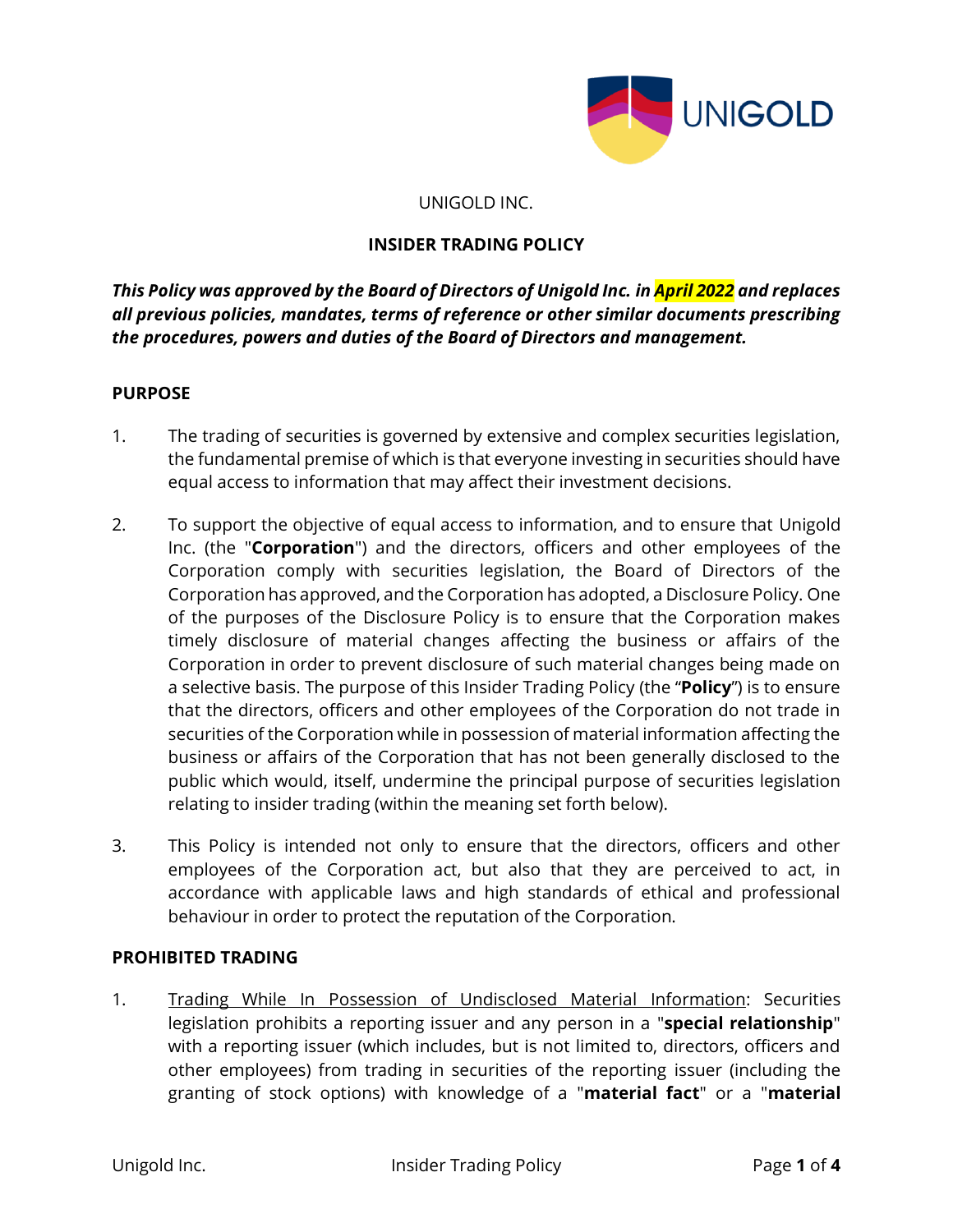**change**" (collectively "**material information**") about the reporting issuer that has not been generally disclosed (known as "**insider trading**"). The definitions of "material fact" and "material change" are based on a market impact test in that the fact or change would (or would reasonably be expected to) significantly affect the market price or value of a security. Examples of potentially material information include:

- (a) a change in share ownership that may affect control of the Corporation;
- (b) a change in the corporate structure of the Corporation, such as a reorganization or amalgamation;
- (c) a take-over bid or an issuer bid involving the Corporation;
- (d) a material acquisition or disposition by the Corporation;
- (e) a material change in the capital structure of the Corporation;
- (f) borrowing, or establishing a facility which allows the borrowing of, a material amount of funds by the Corporation;
- (g) a public or private sale of a material number of additional securities of the Corporation;
- (h) a material change in the reserves or resources of the Corporation;
- (i) firm evidence of a material increase or decrease in the near-term earnings prospects of the Corporation;
- (j) a change in the capital investment plans or corporate objectives of the Corporation;
- (k) a material change in the management of the Corporation;
- (l) litigation which may have a material impact on the Corporation;
- (m) a major labour dispute involving, or a dispute with major contractors or suppliers of, the Corporation;
- (n) the occurrence of a material event of default under any material financing or other agreement to which the Corporation is a party; and
- (o) any other matter relating to the business and affairs of the Corporation that would reasonably be expected to significantly affect the market price or value of any securities of the Corporation or that would reasonably be expected to have a significant influence on a reasonable investor's investment decisions.

The prohibition on trading applies not only to trading in the securities of the reporting issuer but also to trading in the securities of another reporting issuer if the person wishing to trade possesses undisclosed material information about that reporting issuer (for example, a reporting issuer that the other reporting issuer is doing business with).

Securities laws also prohibit "tipping", defined as communicating non-public material information, other than in the necessary course of business, to another person. All directors, officers and other employees of the Corporation must ensure that they do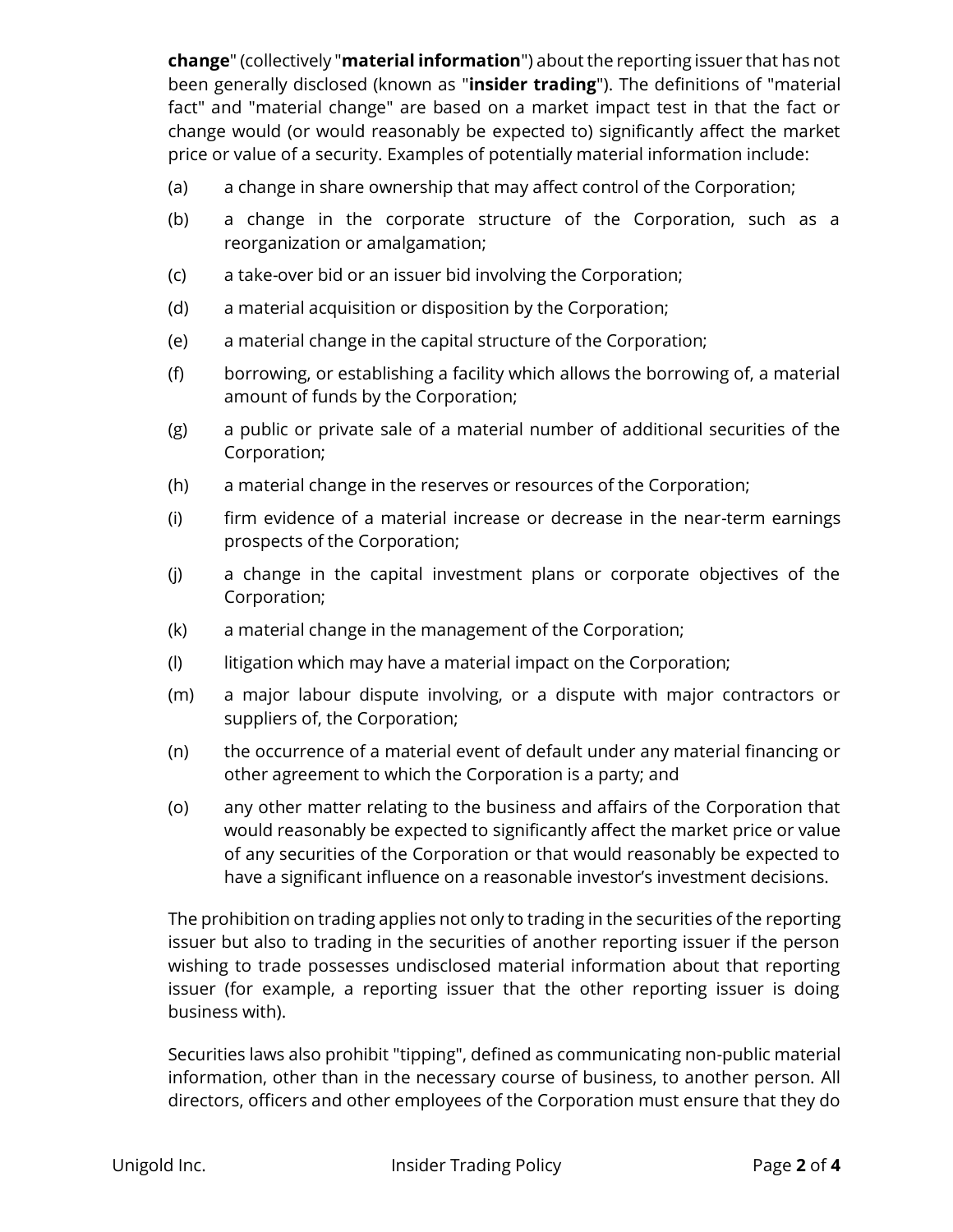not divulge such non-public information to any unauthorized person, whether or not such person may trade on the information.

2. Blackout Periods: Blackout periods, due to material developments which may arise, as specified by the Chief Executive Officer or the Chief Financial Officer, may be imposed from time to time. All directors, officers and other employees of the Corporation with knowledge of such material developments will be covered by the blackout.

## **TRADING PROCEDURES**

In order to prevent violations of applicable securities legislation and to avoid any perception of impropriety, prior notice of the intention to carry out a purchase or sale of securities of the Corporation or the exercise of any stock option by a director or officer must be provided to one of the Chief Executive Officer or the Chief Financial Officer and no trade shall be carried out without the prior approval of one of them. Any approval granted for any proposed trade will be valid for a period of seven days, unless revoked prior to that time. No trade may be carried out after the expiry of seven days following the receipt of approval unless such approval is renewed.

# **PUBLIC REPORTING REQUIREMENTS**

Directors and certain officers are required to electronically file insider reports through the System for Electronic Disclosure by Insiders ("**SEDI**"). Such reports are due within five days of becoming an insider disclosing such person's beneficial ownership of, or control or direction over, securities of the Corporation and within five days of the date on which a change in such ownership, or control or direction, occurs. A trade includes the grant of options or the exercise thereof as well as a change in the nature of the ownership, or control or direction over, securities (e.g. a disposition to a company controlled by the insider or a determination that the securities are held in trust for another person). Failure to file a report on time will result in late fees being levied on the insider and may cause future regulatory filings by the Corporation to be reviewed or cleared on an untimely basis by securities regulators, thereby potentially impairing its access to capital markets.

### **QUESTIONS & ENFORCEMENT**

This Policy presents only a general framework of the restrictions imposed by securities legislation. The directors, officers and other employees of the Corporation bear the ultimate responsibility for complying with securities legislation and should therefore view this Policy as the minimum criteria for compliance with such securities legislation and should obtain additional guidance when uncertainty exists regarding a contemplated transaction.

Failure to comply with this Policy or the procedures set out herein may result in disciplinary action, which may include termination of employment. Canadian securities legislation provides that a breach of the prohibition against trading in securities with knowledge of undisclosed material information or providing undisclosed material information to others, in addition to civil liability for damages, may result in imprisonment for up to five years less